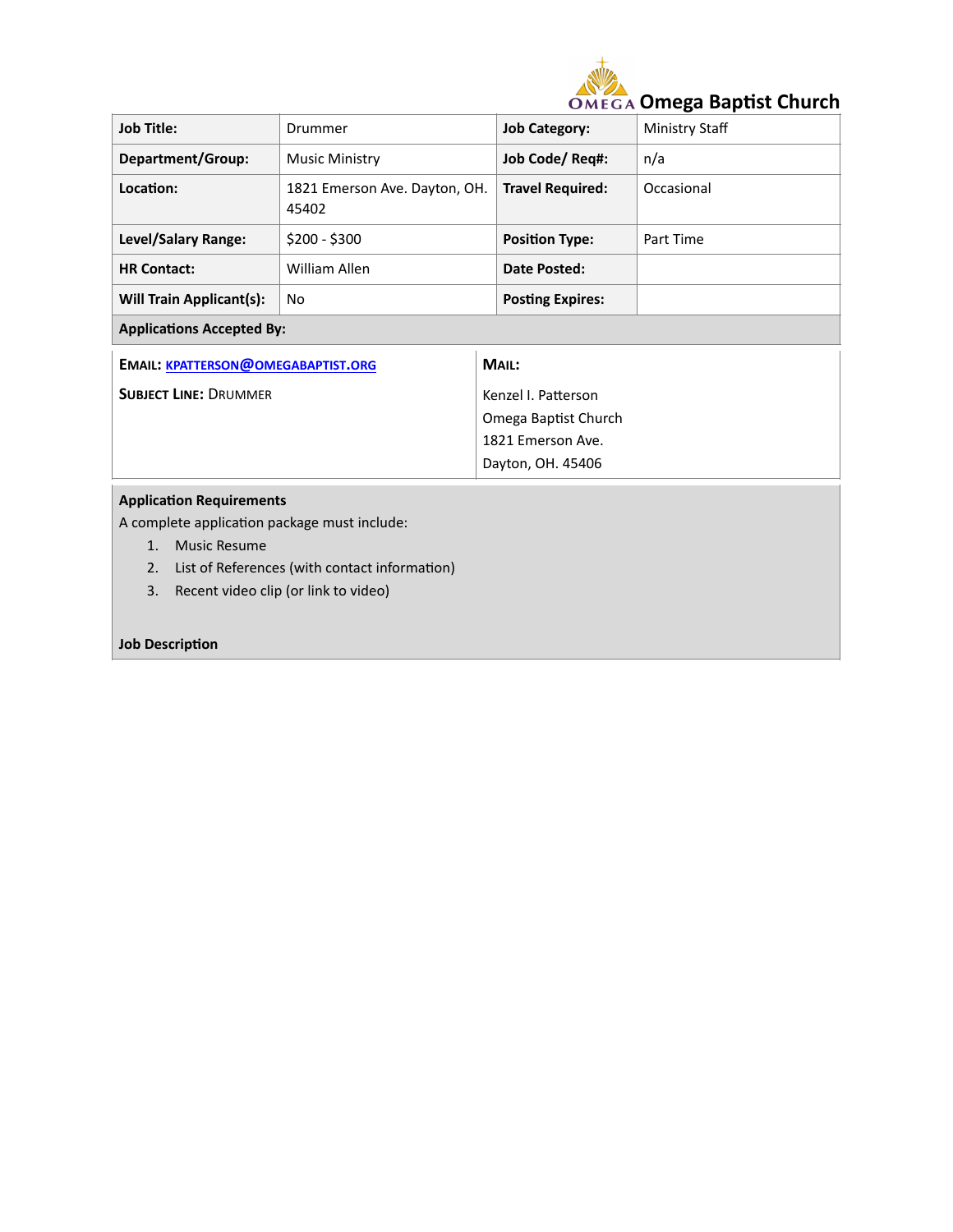## **JOB OBJECTIVES**

 **Omega Baptist Church**

The Drummer is a part-time position that is mandated to accompany the music ministry and help with the flow of service. The Drummer is required to attend and be engaged in every church worship service, revivals and productions involving music department. This position is directly responsible to the Minister Of Music & Worship Arts, the Music Director and accountable to the Omega Official Board.

## **DUTIES AND RESPONSIBILITIES:**

- Provide musical accompaniment (i.e., Drummer) for all ministering units that comprise the church worship arts ministry as well as all worship services and programs/special events.
- Assist the Minister of Music with providing inspiring and motivational music during all worship services and programs/special events.
- Be present for the full duration of the worship service.
- Required to learn all of the material for both rehearsals and services.
- Provide musical accompaniment for weekly rehearsals
- Practice discipleship through an inspiring and engaging music ministry
- As needed, assisting with, arranging for, and preparing music for worship services and programs/special events.
- Maintain effective communications with the Pastor, Minister of Music, Music Director/ Band Lead, leaders of the church, and music ministry team members.
- Strictly adhere to Omega's policies and procedures.
- Other duties as required or assigned
- Ability to be punctual and flexible.

## **QUALIFICATIONS AND EDUCATION REQUIREMENTS**

- Must have strong interpersonal and leadership skills.
- Must have an appearance appropriate for ministry in the church.
- Must be able to play with both stems and loops.
- Must be able to play by ear.
- Ability to read sheet music would be a plus.

| <b>Business Manager:</b> | Date: |  |
|--------------------------|-------|--|
| Sponsoring<br>Committee: | Date: |  |
| Finance<br>Committee:    | Date: |  |
| Employment<br>Committee: | Date: |  |
| Pastor:                  | Date: |  |